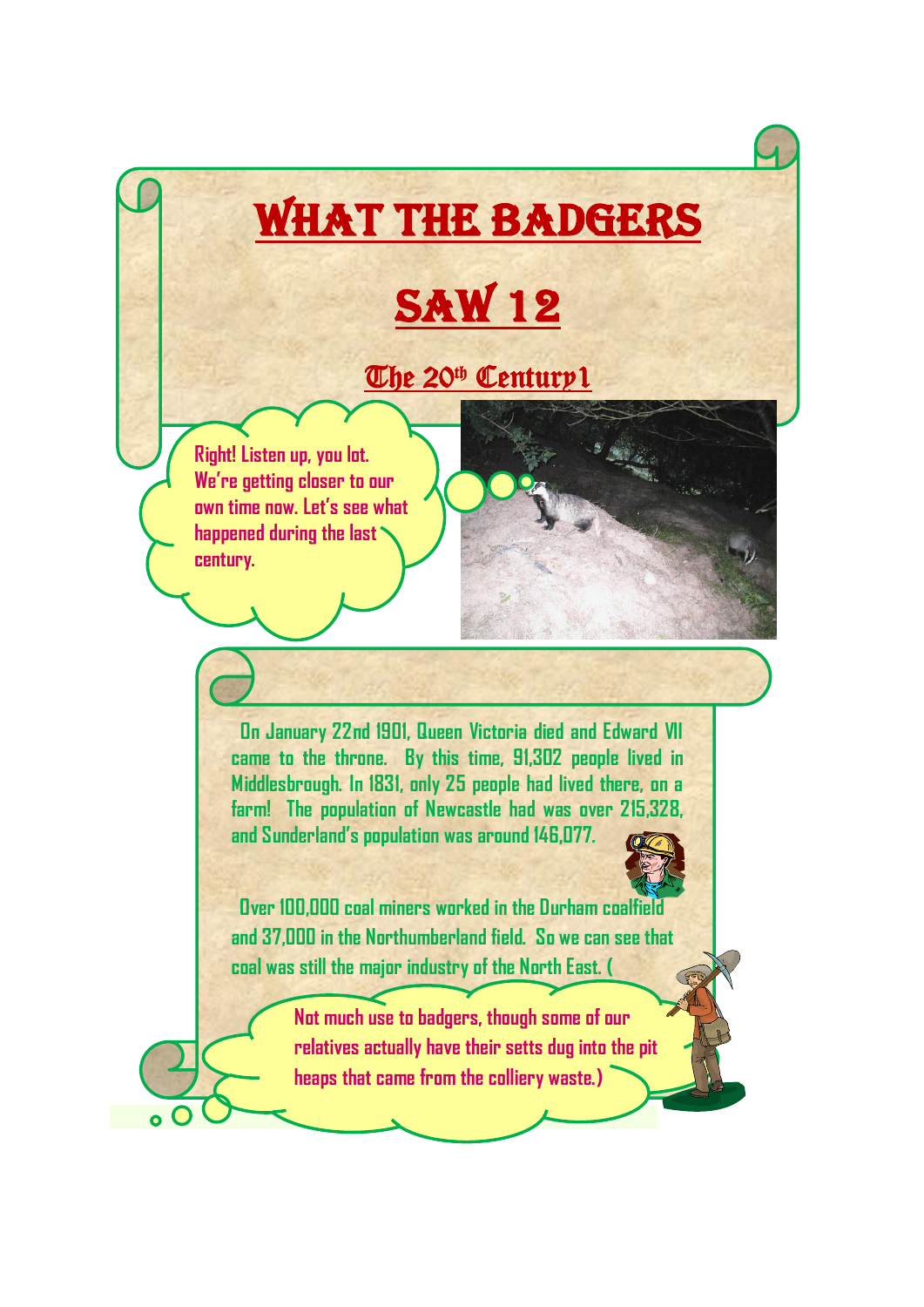

 **In 1903, a terrible smallpox epidemic hit Newcastle and many people died. Luckily for us, smallpox is extinct in the wild, and only lives in a few research laboratories around the world. We should be grateful for all of the medical improvements that have happened right through our history!**

 **On a happier note, in 1905, the Cleveland Bridge Company in Darlington built the huge bridge that now spans the Victoria Falls in Africa. (Clever, weren't we!) By 1906, the Doxford shipyard in Sunderland was said to be the world's busiest – it was building a new ship every two weeks!**

 **On May 6th 1910, George V became the new king of England.**



 **The 17th January 1911 saw the opening of the Transporter Bridge over the River Tees at Middlesbrough. It took 5 years to build and cost £68,026. (You couldn't buy a house for that now!) It was also designed and built by Cleveland Bridge of Darlington. It was a good idea, as it doesn't stop ships passing easily up the river.**



 **On August 4th, 1914 war broke out in Europe. Thousands of miners and other workers from the North East joined up to fight the Germans in the Great War. (World War I) Many joined famous regiments such as the Durham Light Infantry and the Northumberland Fusiliers. On Teesside, man joined the Green Howards. (Look for their museums.)**

 **On December 16th, 1914, battleships bombarded Hartlepool. The Teesside area suffered badly, as it had lots of important industries. The Dorman Long plant in Middlesbrough made millions of shells.**

**Scarborough and Whitby were also bombed.**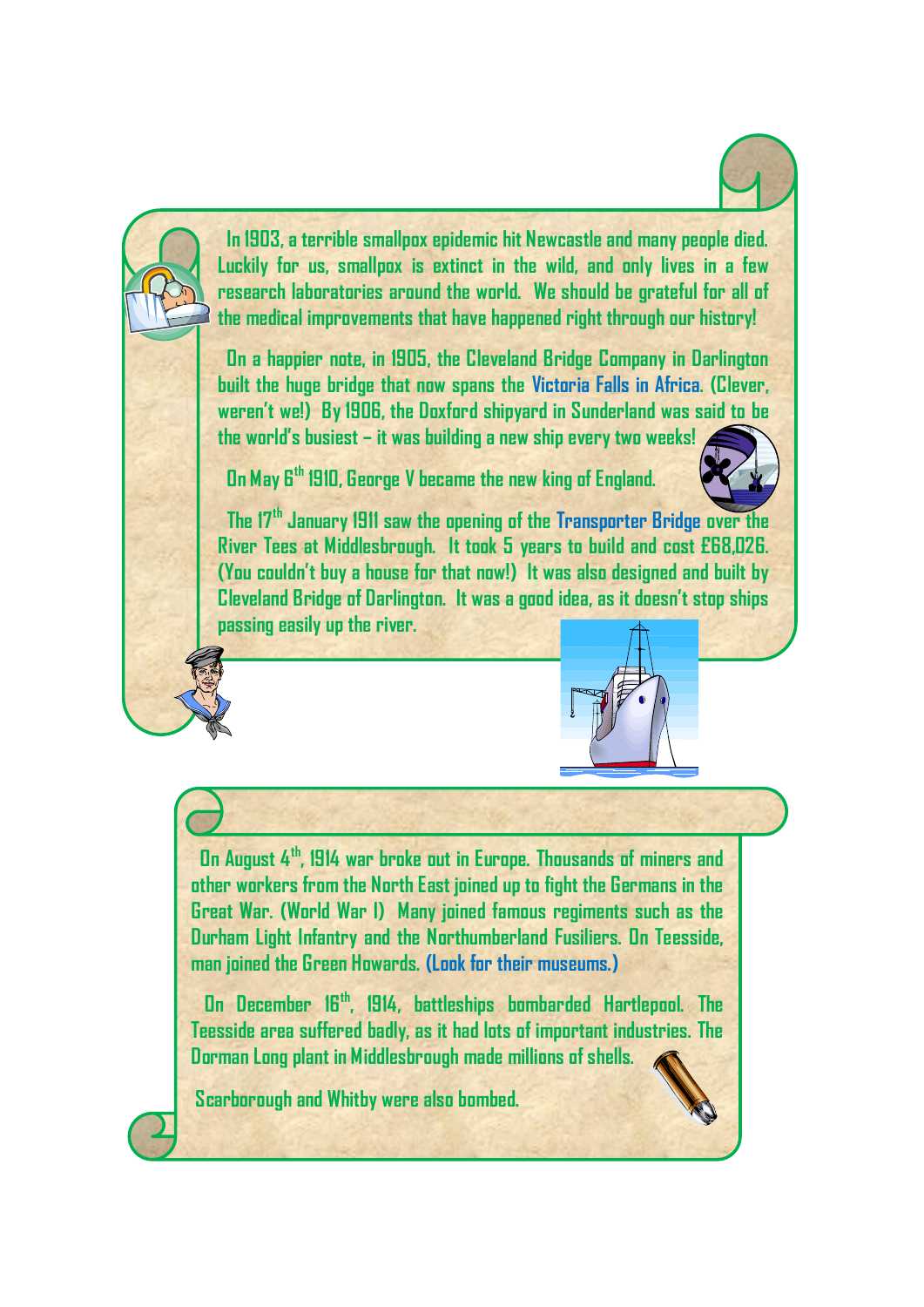**On November 2th, 1916, a Zeppelin was shot down a mile off the coast of Hartlepool by a pilot based at Seaton Carew aerodrome.**

**On November 11th, 1918 the Armistice was declared Around Europe. It was the eleventh hour of the eleventh**

**day of the eleventh month. We remember it every year with poppies and ceremonies around the country. We should never forget what our armed forces did for us during that terrible war, and the one that followed it.**

 **In 1920, the Tees Conservancy Agency began the huge reclamation of the Seal Sands at the mouth of the Tees.**

**(Why not visit the Seal Sands Nature Reserve?)**

 **Between 1920 and 1939, coalmining reached a peak. However, many other industries around the region were having a hard time. In Middlesbrough, over 45% of men had no job. It was worse in Jarrow, where 80% of people had no work to do. On 5th October, 1936, two hundred men marched 275 miles to London to protest about their lives. It was called The Hunger March.** 

 **In 1928, the Tyne Bridge was erected by Dorman Long of Middlesbrough. It was opened by King George V.** 

**In 1932, the Sydney Harbour Bridge was built and shipped to Australia by Dorman Long.**



**About time too!**